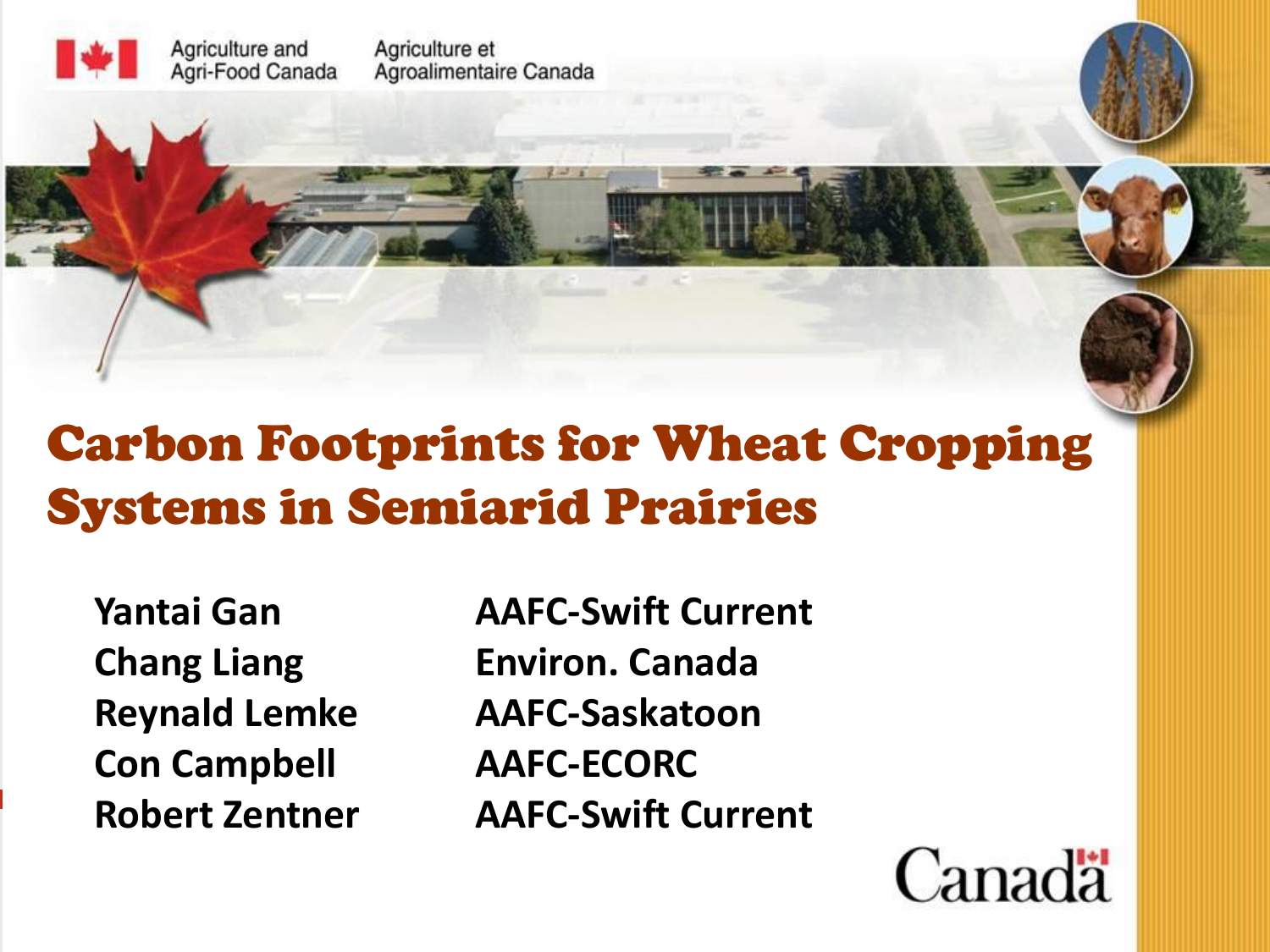



The general

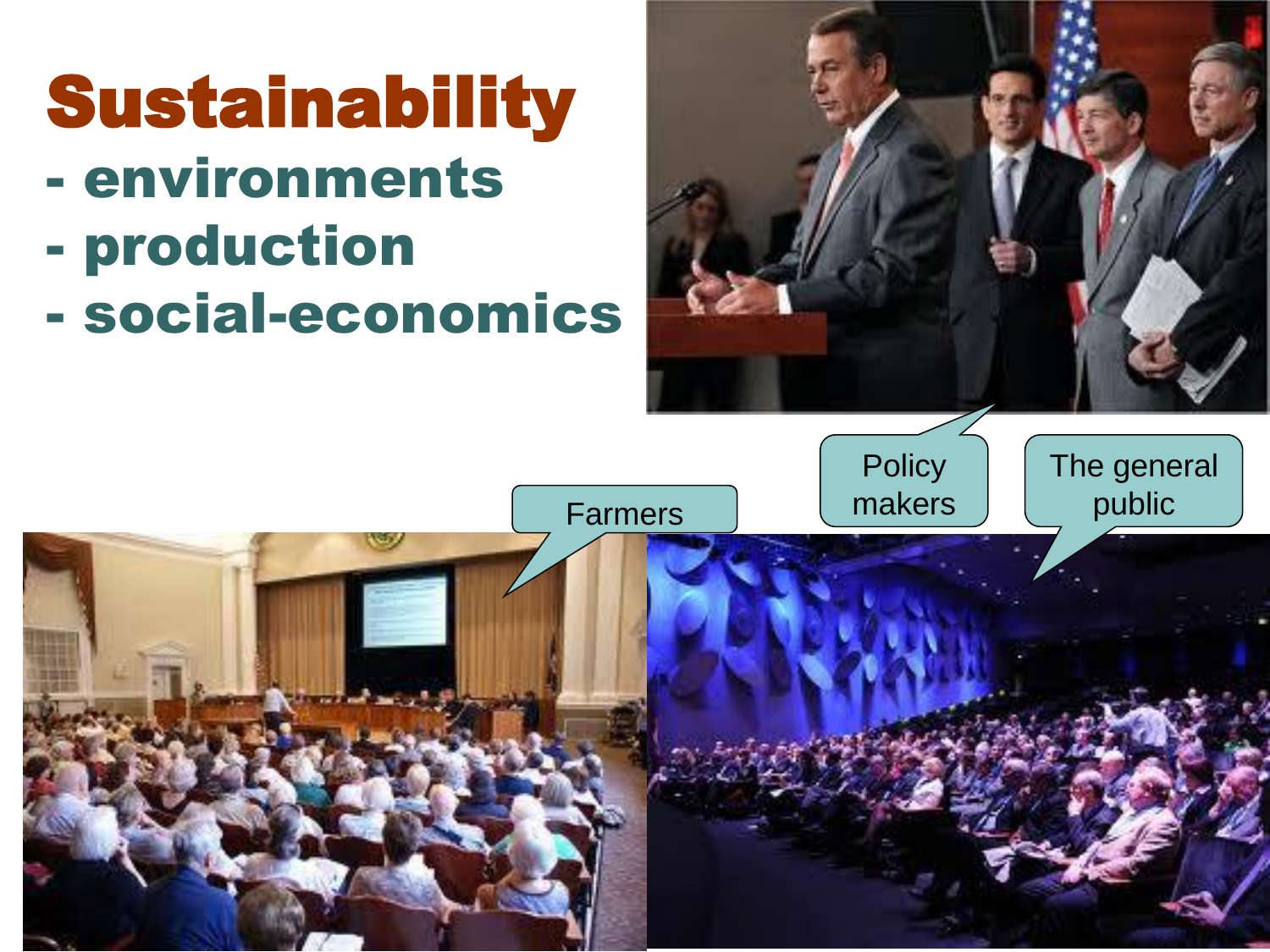

# Carbon footprint – an indicator of sustainability

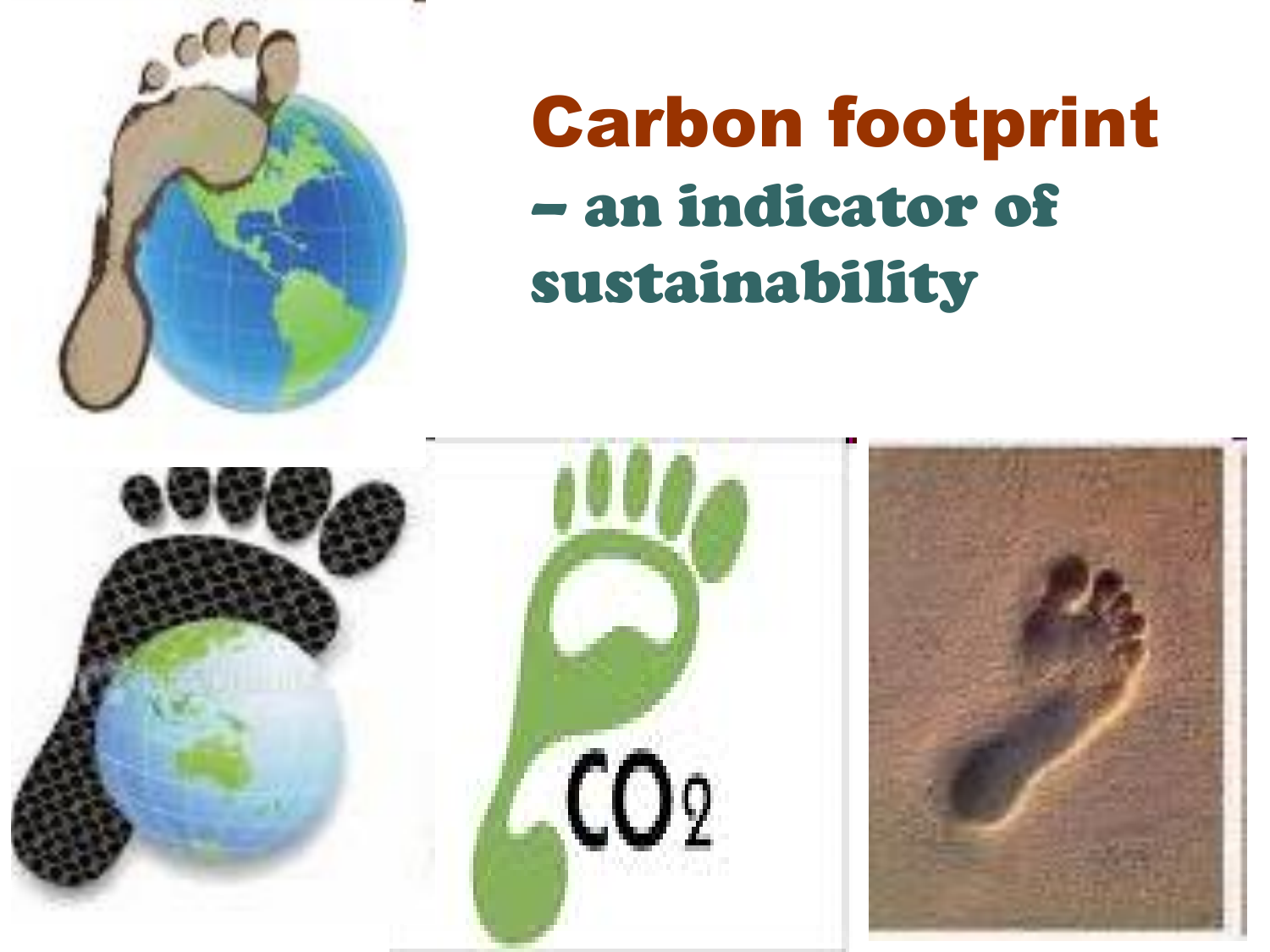# Buyers consider grain products with low carbon footprints

- 56% of the world's largest food companies indicate they will reconsider suppliers based on the carbon footprint of products
- **Processors and food companies require** information on carbon footprints of goods or services
- **Producers and input suppliers need information** on the carbon footprints of products they grow and inputs they use

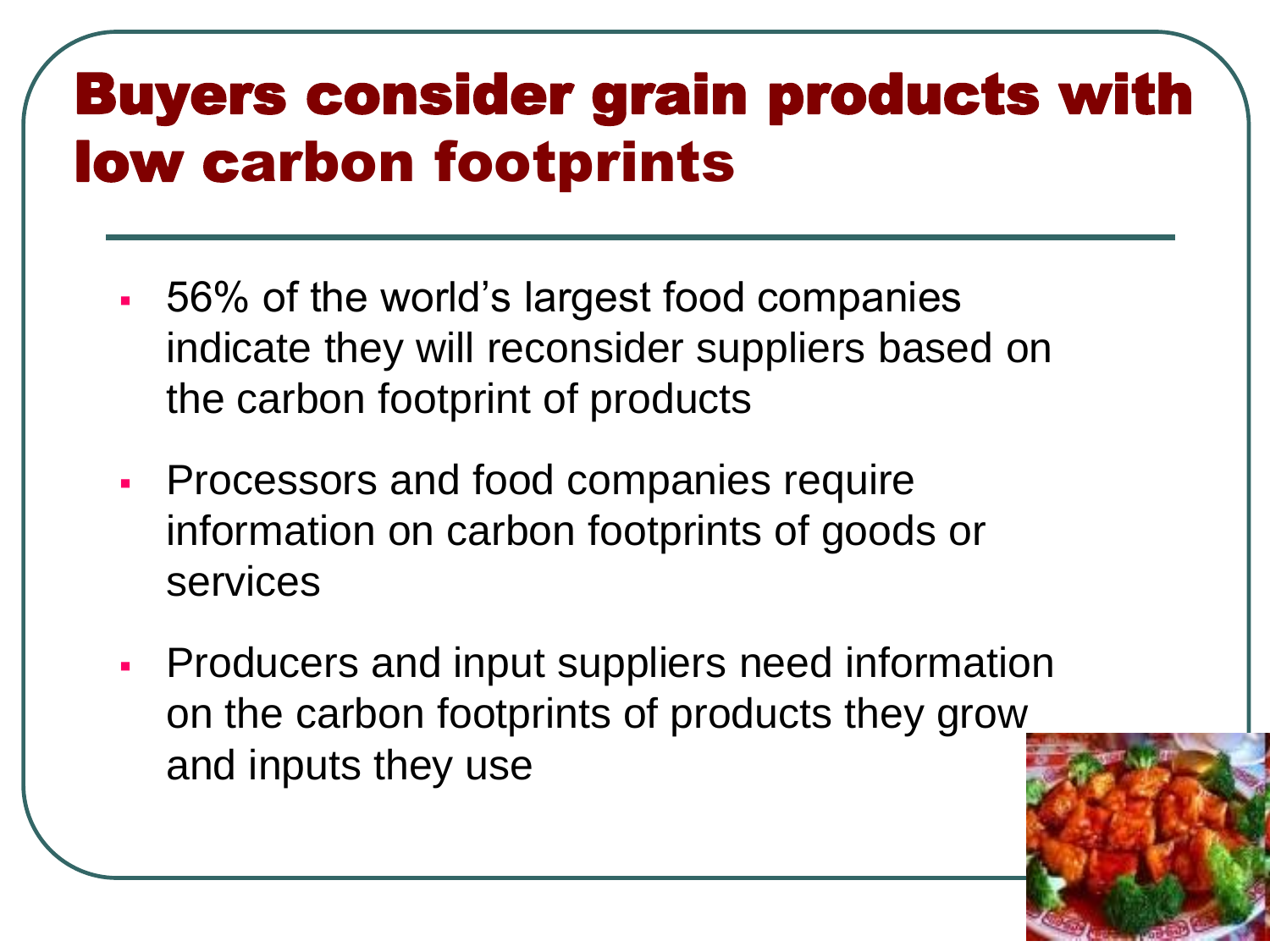

# Carbon footprints in the business chain

- Carbon footprints may become the mainstream in business
- Direct trading on carbon footprints
- Labelling C-footprints on food products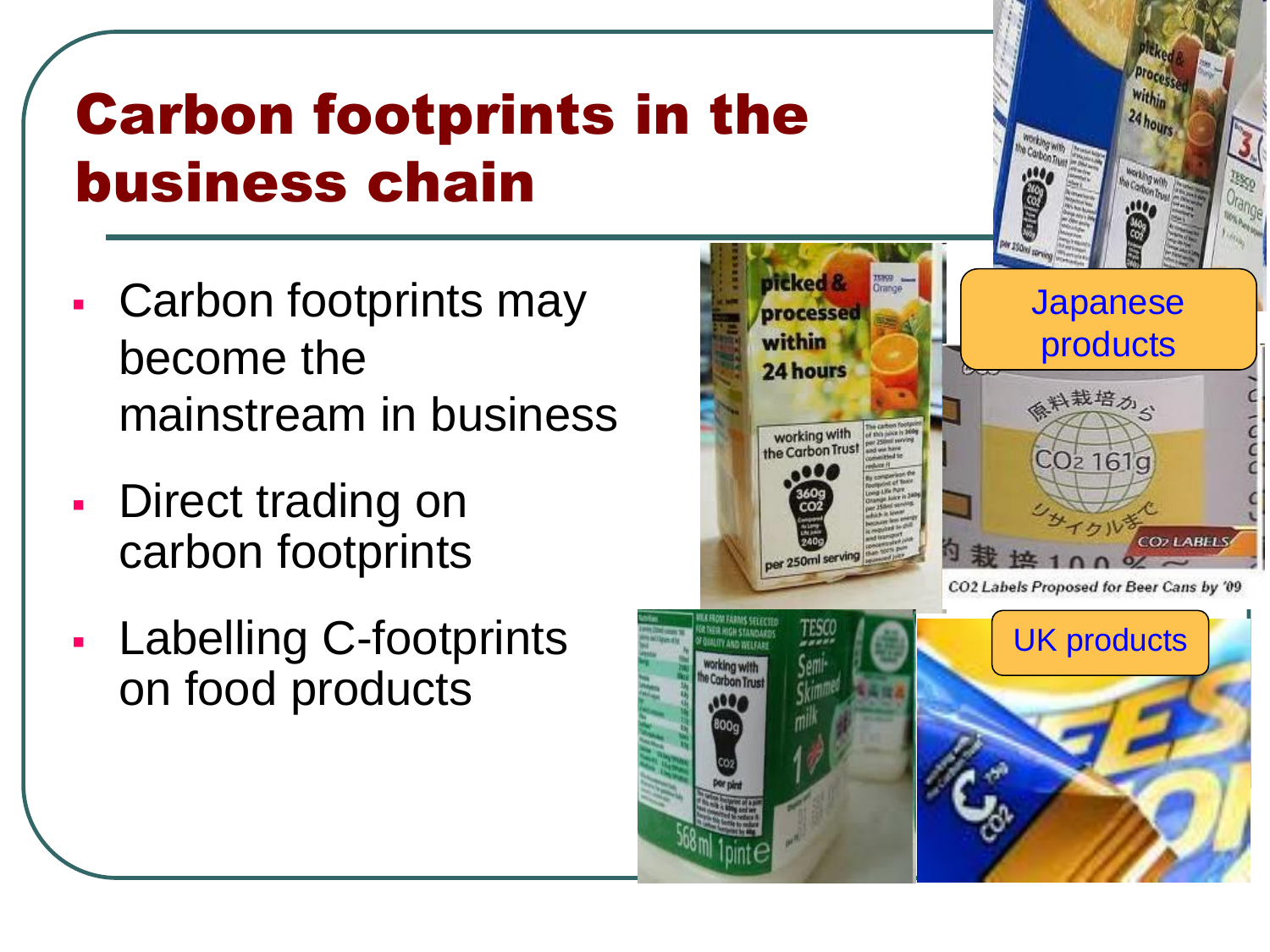### Farming – primary contributor to carbon footprints of foods

- About 60-95% of GHG emissions in food products occurs by the time the raw foodstuffs are at farm gates
- **Pressure on farms to reduce C footprints**
- Farmers do have choices of growing products with low C footprints

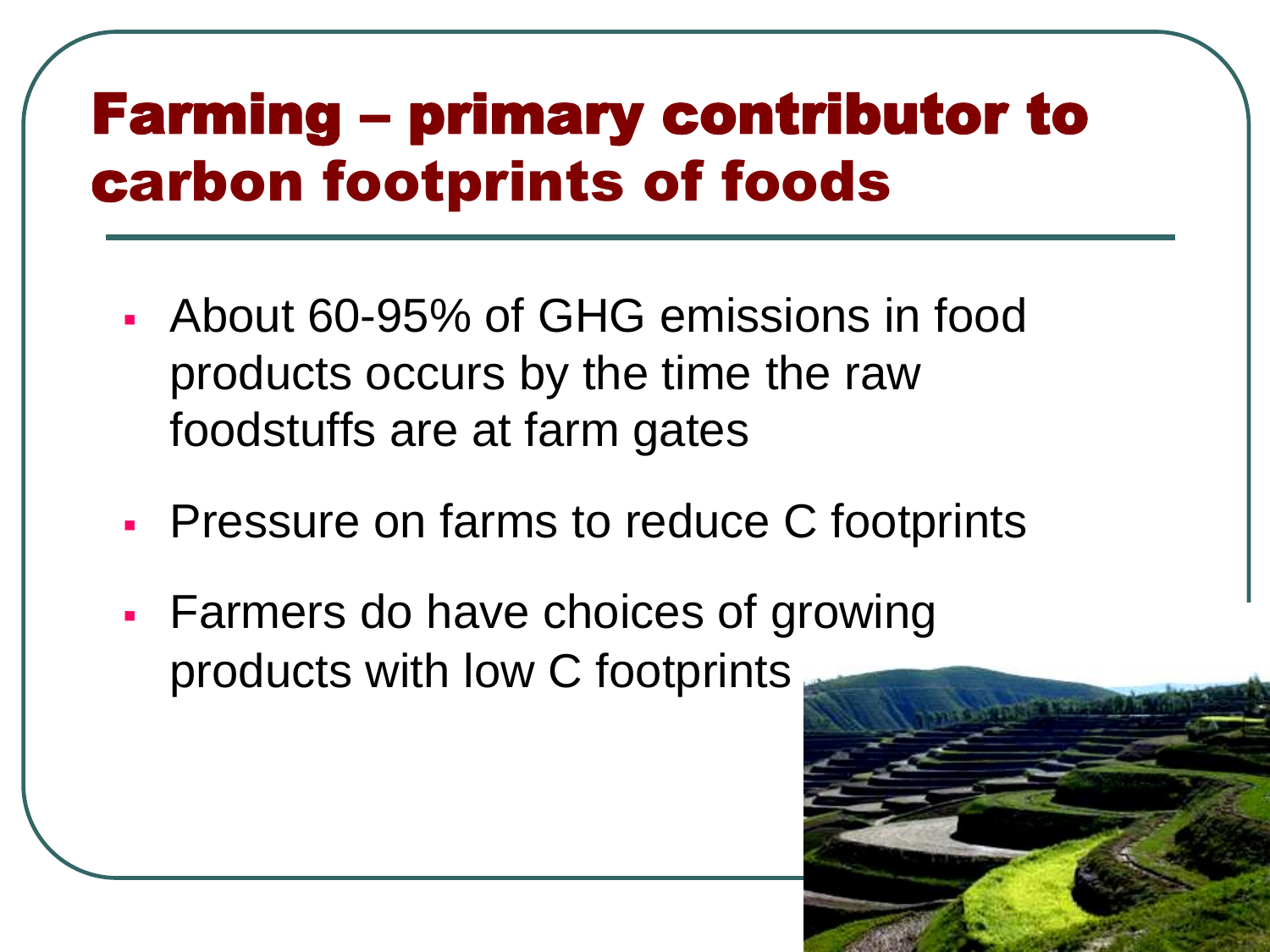### Areas seeded to major field crops in Western Canada



(Statistics Canada 2013)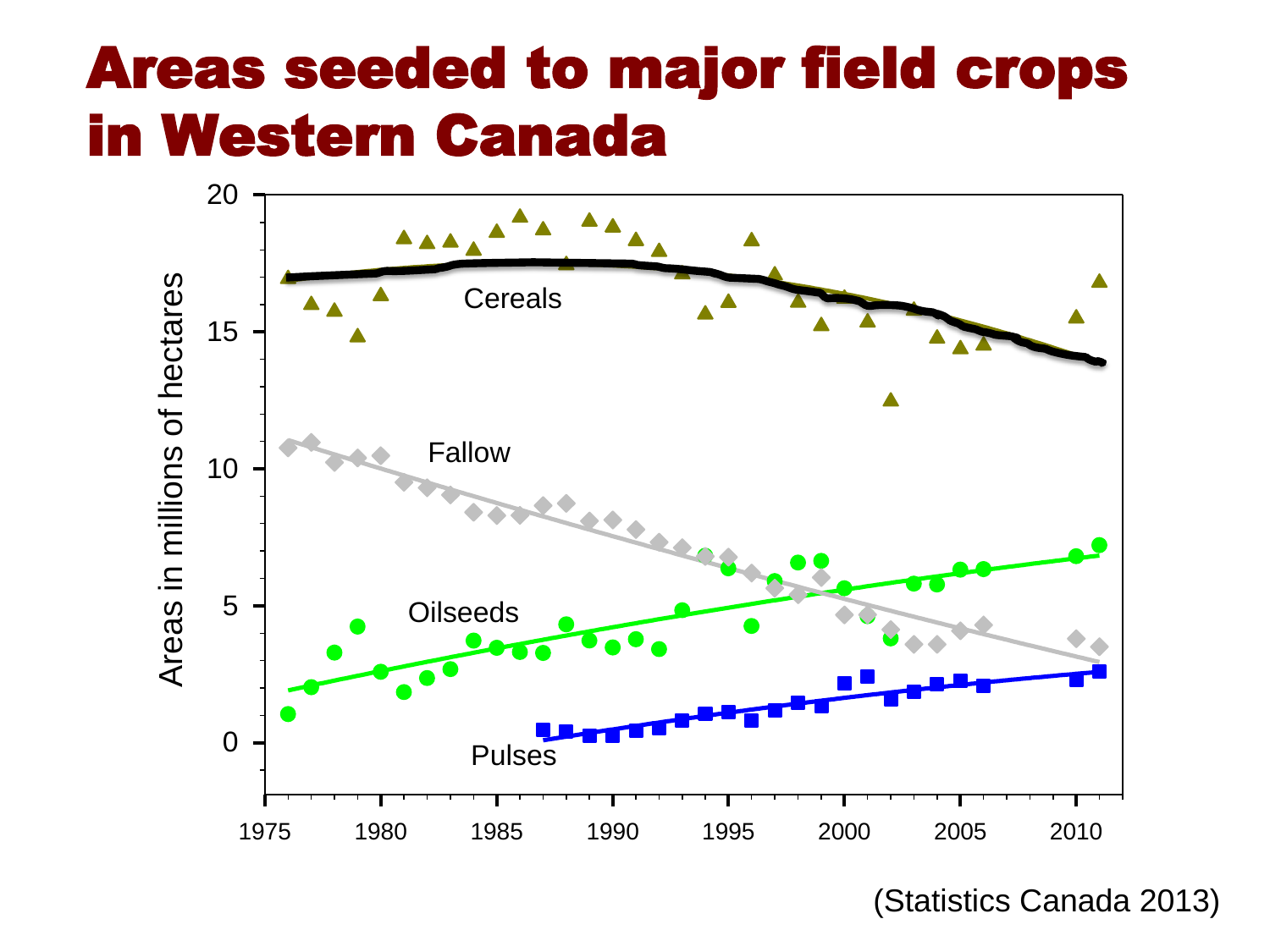# Main sources of GHG emissions in wheat production

- Manufacture, transportation, storage, delivery of fertilizers, pesticides, and farm machinery to farm gates
- **Fuel and other inputs used in performing field operations**
- Straw and root decomposition post-harvest
- **Soil residual N nitrification and denitrification**
- Synthetic N volatilization and leaching
- Various farming operations
- **Summerfallow effect**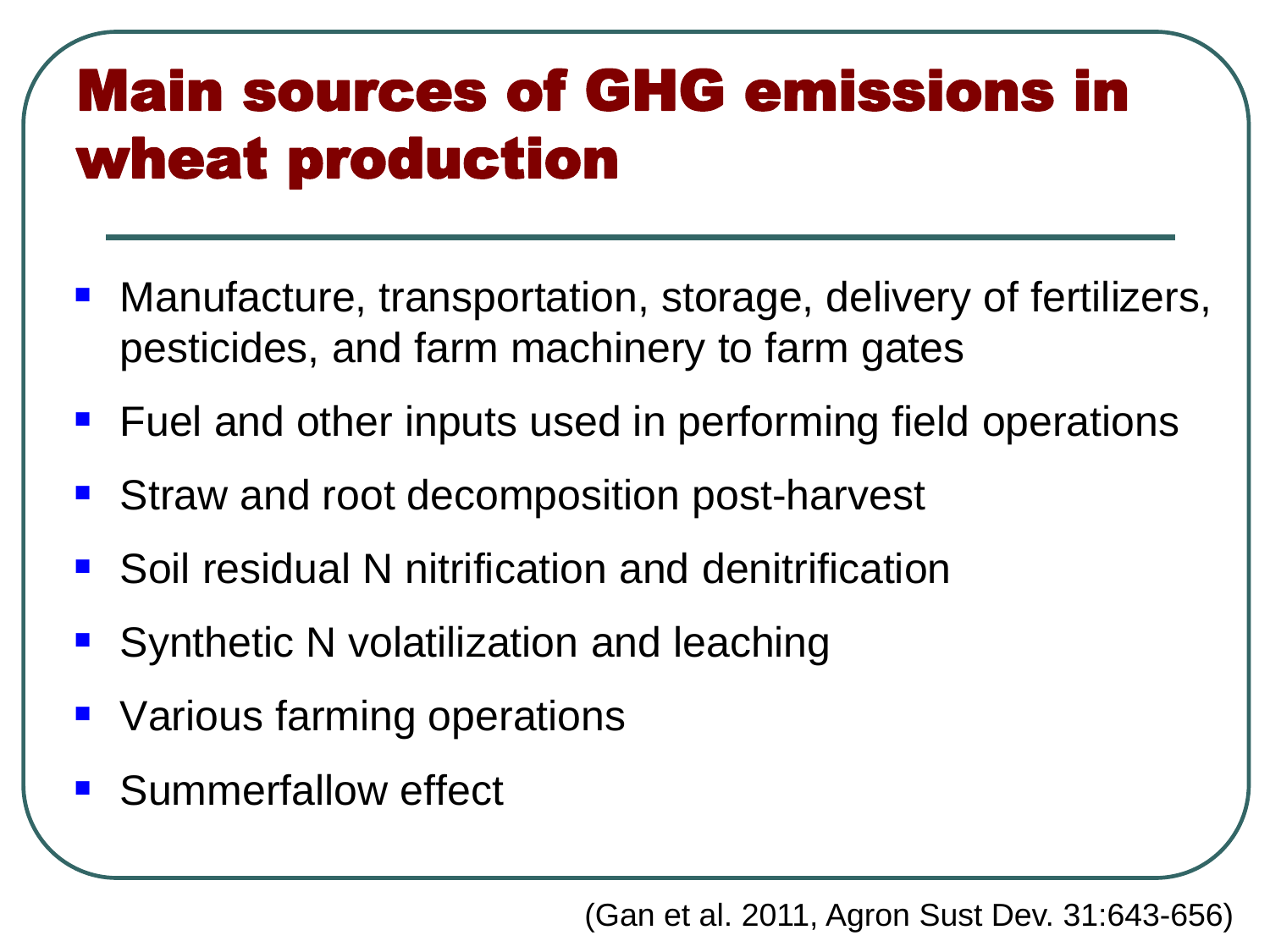# Calculation of GHG emission in wheat cropping

#### **Emissions of N2O from synthetic N applications:**

 $\{(\text{FRAC}_{\text{GASM}} \times \text{EF}_{\text{VD}}) + \text{EF} + (\text{FRAC}_{\text{LEACH}} \times \text{EF}_{\text{LEACH}})\}\times \frac{177}{20} \times 298$ 28  $\text{CO}_2 \text{ eq}_{\text{\tiny{SNF}}} = \text{Q}_{\text{\tiny{SNF}}} \times \left\{ (\text{FRAC}_{\text{GASM}} \times \text{EF}_{\text{VD}}) + \text{EF} + (\text{FRAC}_{\text{\tiny{LEACH}}} \times \text{EF}_{\text{\tiny{LEACH}}}) \right\} \times \frac{44}{28} \times$ 

#### **Emissions from Crop residue decomposition:**

 $\{EF + (FRAC<sub>LEACH</sub> × EF<sub>LEACH</sub>)\}\times \frac{14}{20} \times 298$ 28  $CO<sub>2</sub>$  eq<sub>crd</sub> = Q<sub>CRD</sub> × {EF + (FRAC<sub>LEACH</sub> × EF<sub>LEACH</sub>)} ×  $\frac{44}{28}$  ×

#### **N subject to leaching:**  $FRAC<sub>IFACH</sub> = 0.3247 P/PE - 0.0247$

(Rochette et al. 2008, Can J Soil Sci 88:641-654)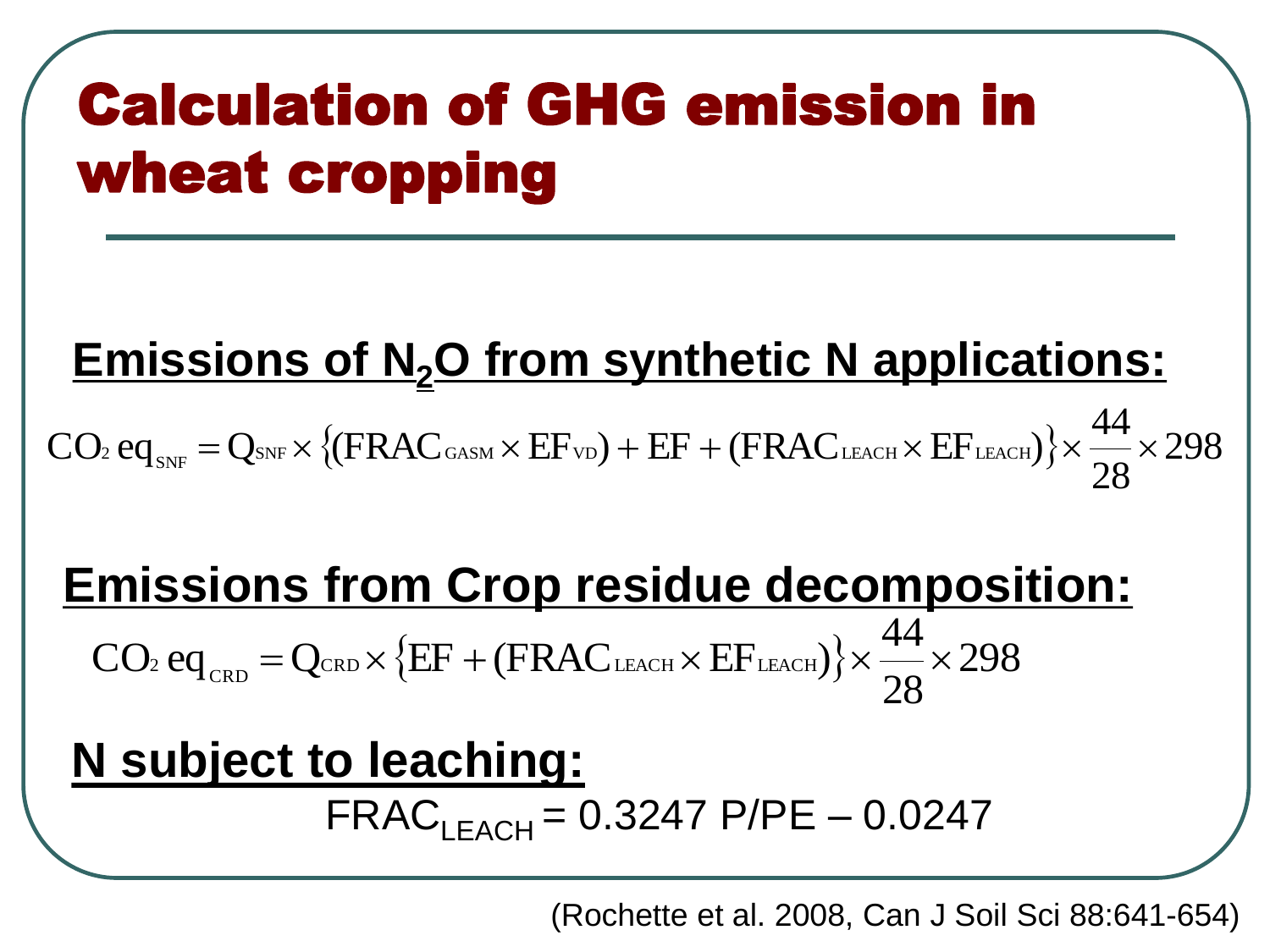# Wheat yield and fertilizer in a long-term experiment at SPARC (1985-2009)

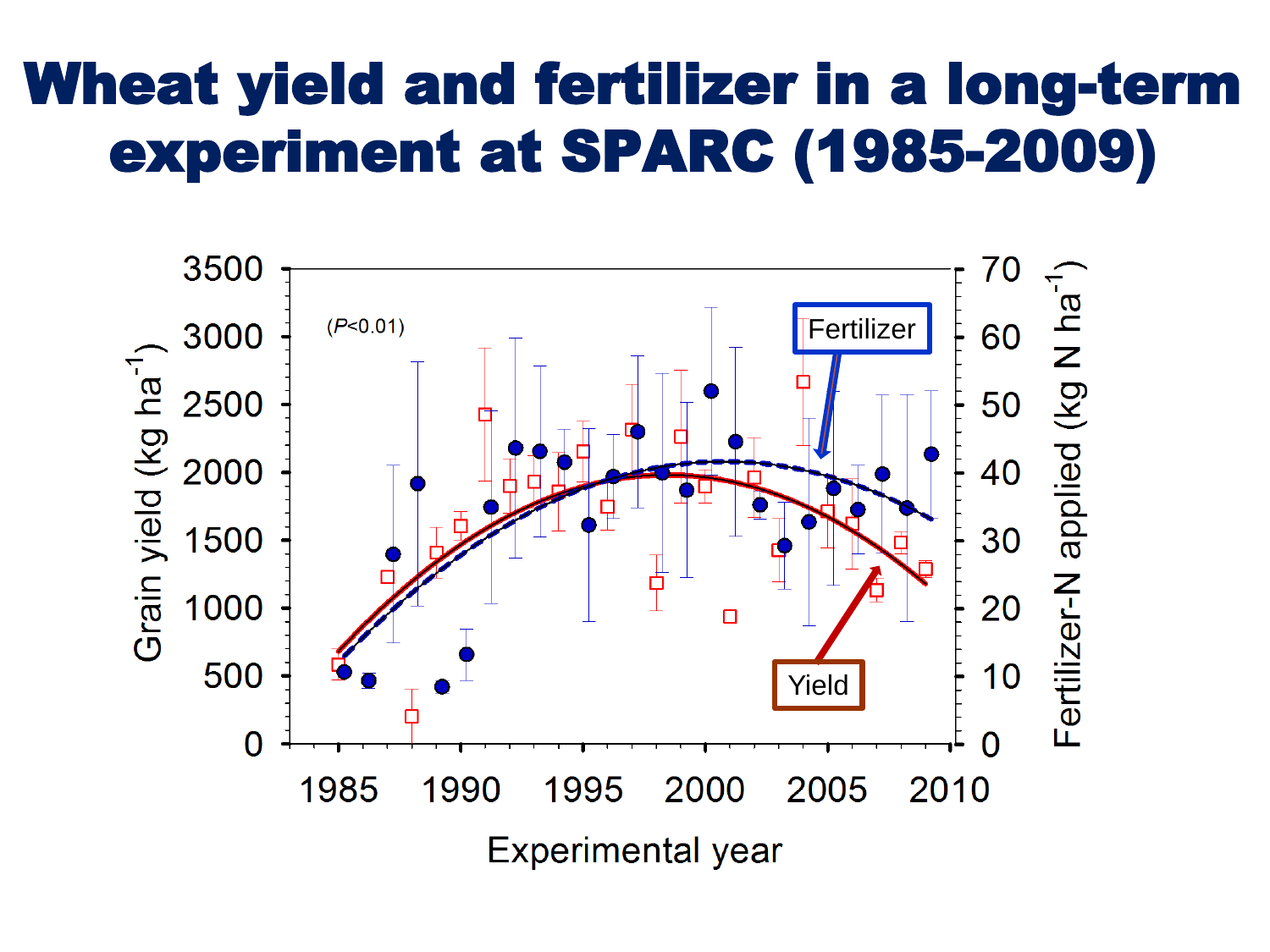# Relationship between N input, N-surplus, and GHG emission in wheat cropping (1985-2009)

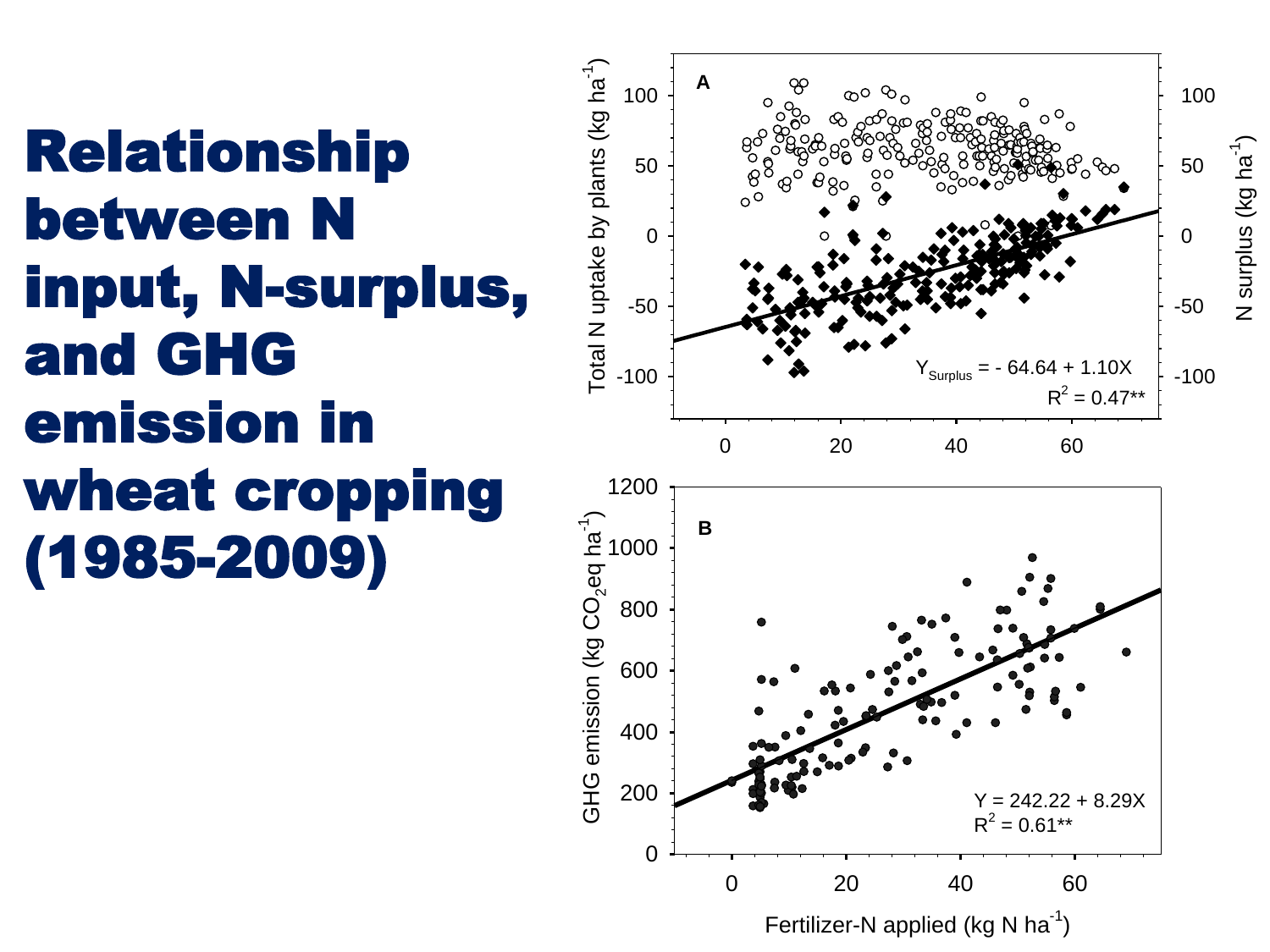### Soil C changes during the 25-yr (1985- 2009) in wheat cropping systems

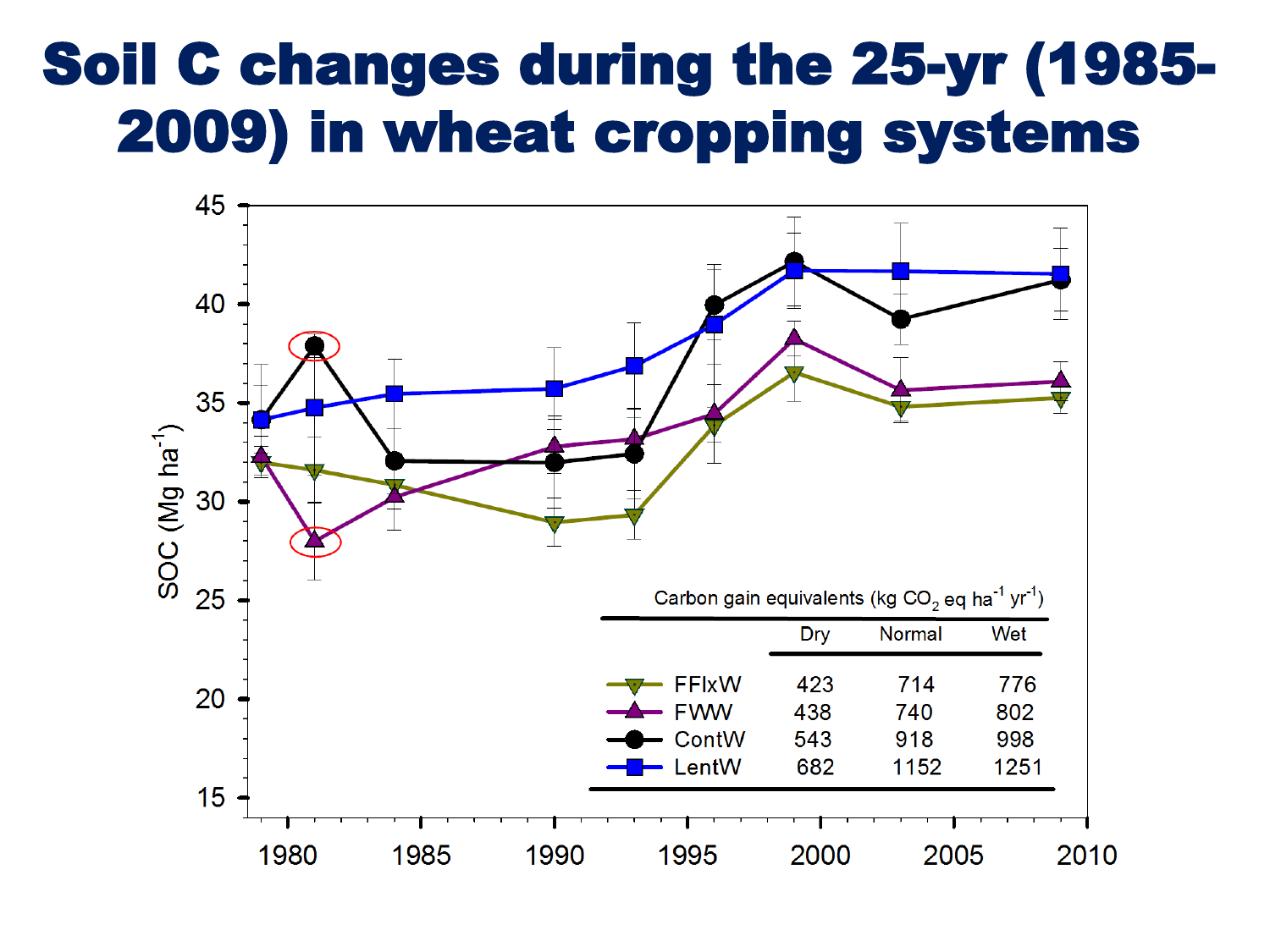# Total GHG emission/removal in different cropping systems (1985-2009)



Cropping system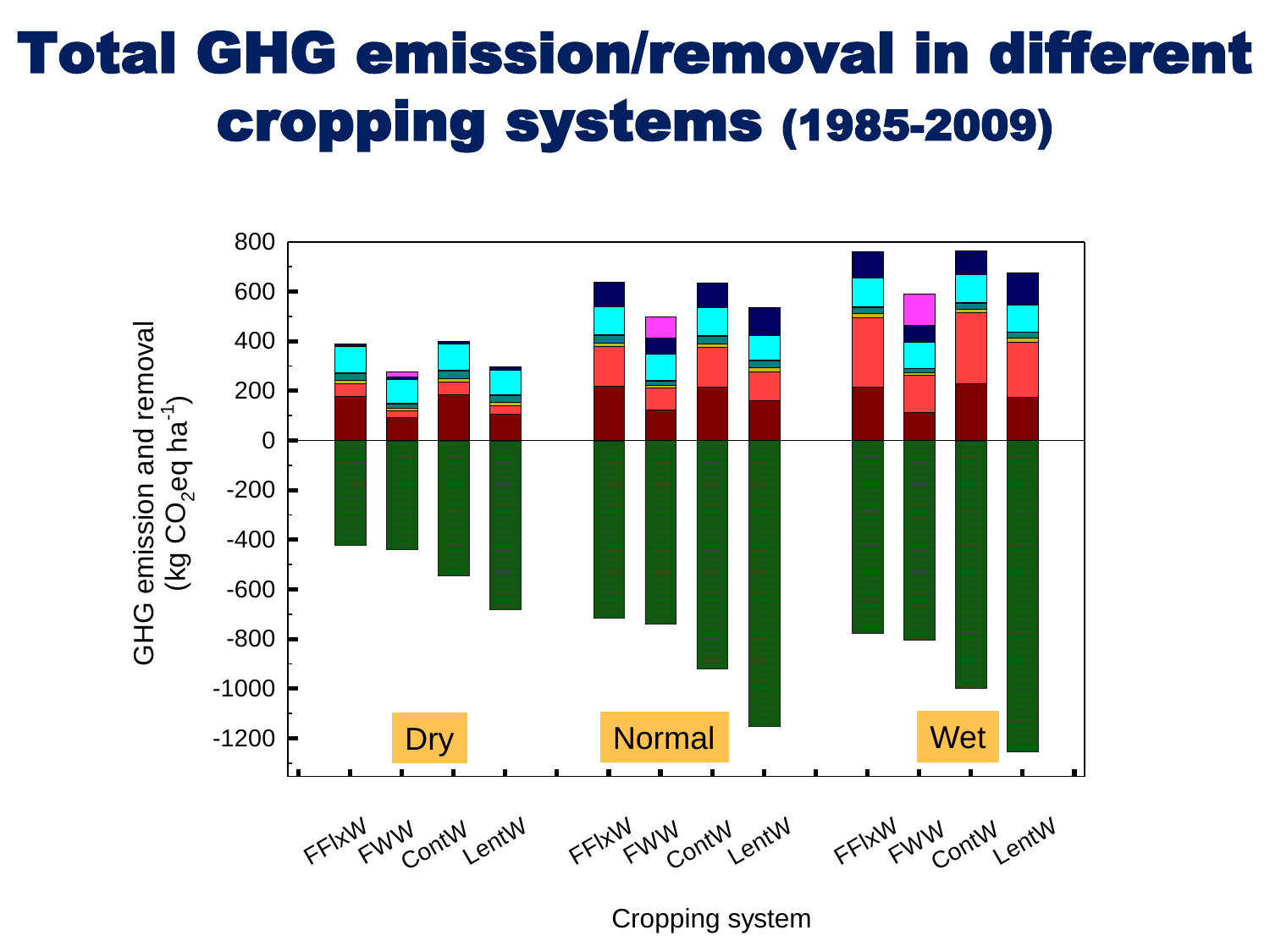# Carbon footprints of the different wheat cropping systems (1985-2009)



Cropping system